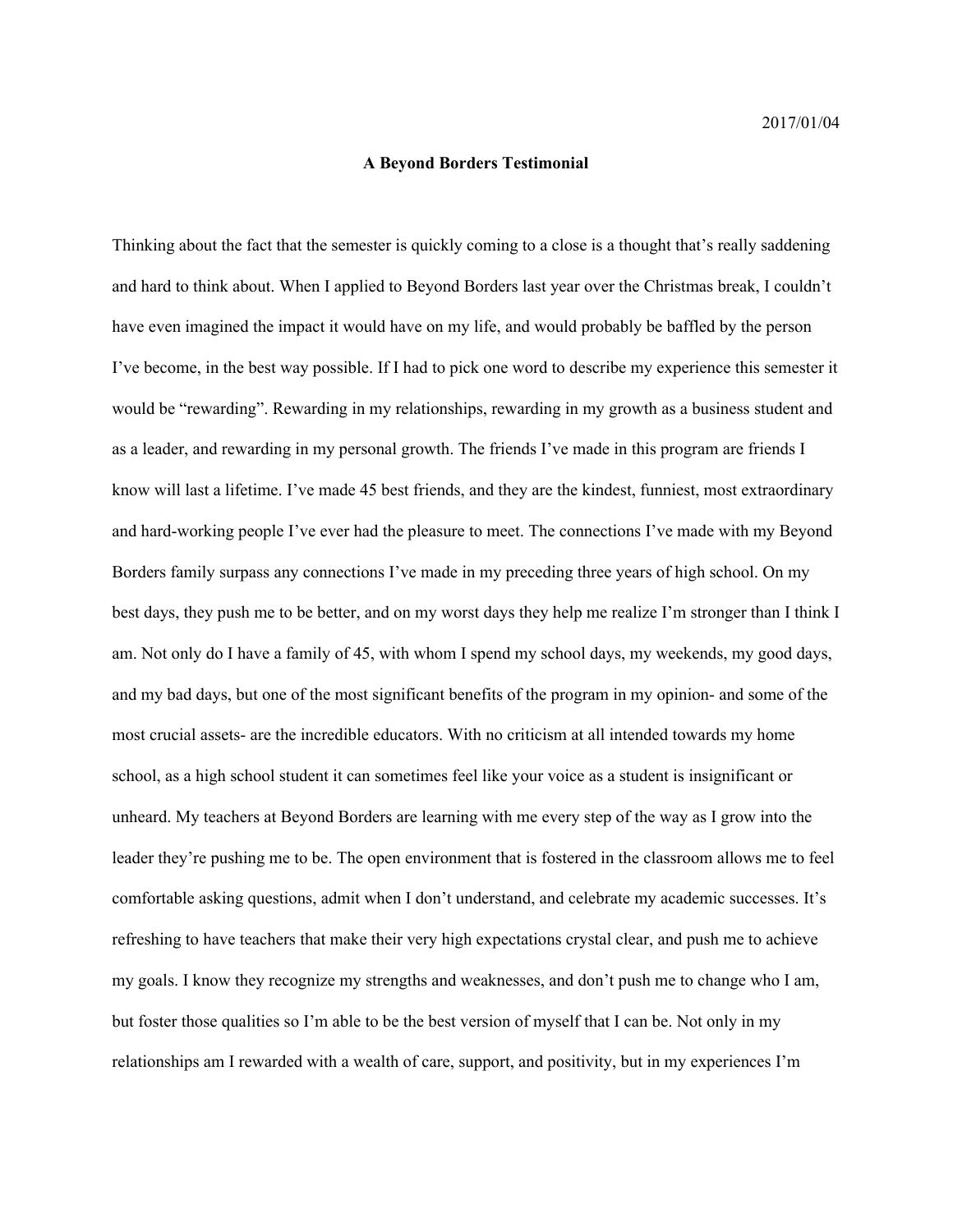rewarded with tremendous growth. It's often subconsciously drilled into our brains that our success as students comes from knowing the textbook, and your grade average value at the end of the semester. At Beyond Borders I learned that our success as students goes hand in hand with achieving personal goals and celebrating little victories, like finally being able to do a presentation in front of the class without shaking, or learning to manage your work habits in a way that allows you to have some free time. Working hard to learn the curriculum isn't the only aspect of the program where I'm learning constantly. When giving back to the community is a regular part of your school life, giving back and spending time doing good becomes normalized. As much as I was involved at my home school, being able to see your hard work tangibly pay off to benefit others is something that truly makes you want to pursue helping and working with others for the rest of your life. At least that's the impact it had on me personally. But as much as Beyond Borders has taught me to put others first in a lot of ways, it has also taught me to put myself first. To work hard to reach my goals, to keep my mind open and learn new things, to think critically and innovatively about the world around me, and to work positively with others. Through the curriculum as well as trips to places like Toronto and New York City, visiting firms and businesses, I've grown confident and passionate about entering the world of business as a hopeful student and leader. As I've been able to speak openly with my peers, teachers, alumni, local and corporate businesses, and many others, in addition to the abundance of skills I've developed and fostered, I've been able to realistically picture myself pursuing a career in a business path as a confident and able individual. I realize now that I'm never going to be able to plan and schedule my entire life, or predict my successes and shortcomings, as I want so badly. And I'm never going to be laid back, pretending like everything is out of my control. I've learned that that's not how we as people work. And that's not how life works- life falls somewhere and anywhere in between those sides, and I'll never be able to predict it. I've learned to roll with the punches, and be confident in my decisions. Being able to picture yourself in a career you love doesn't seem like a big deal, until you're making decisions about post-secondary that have the very real potential